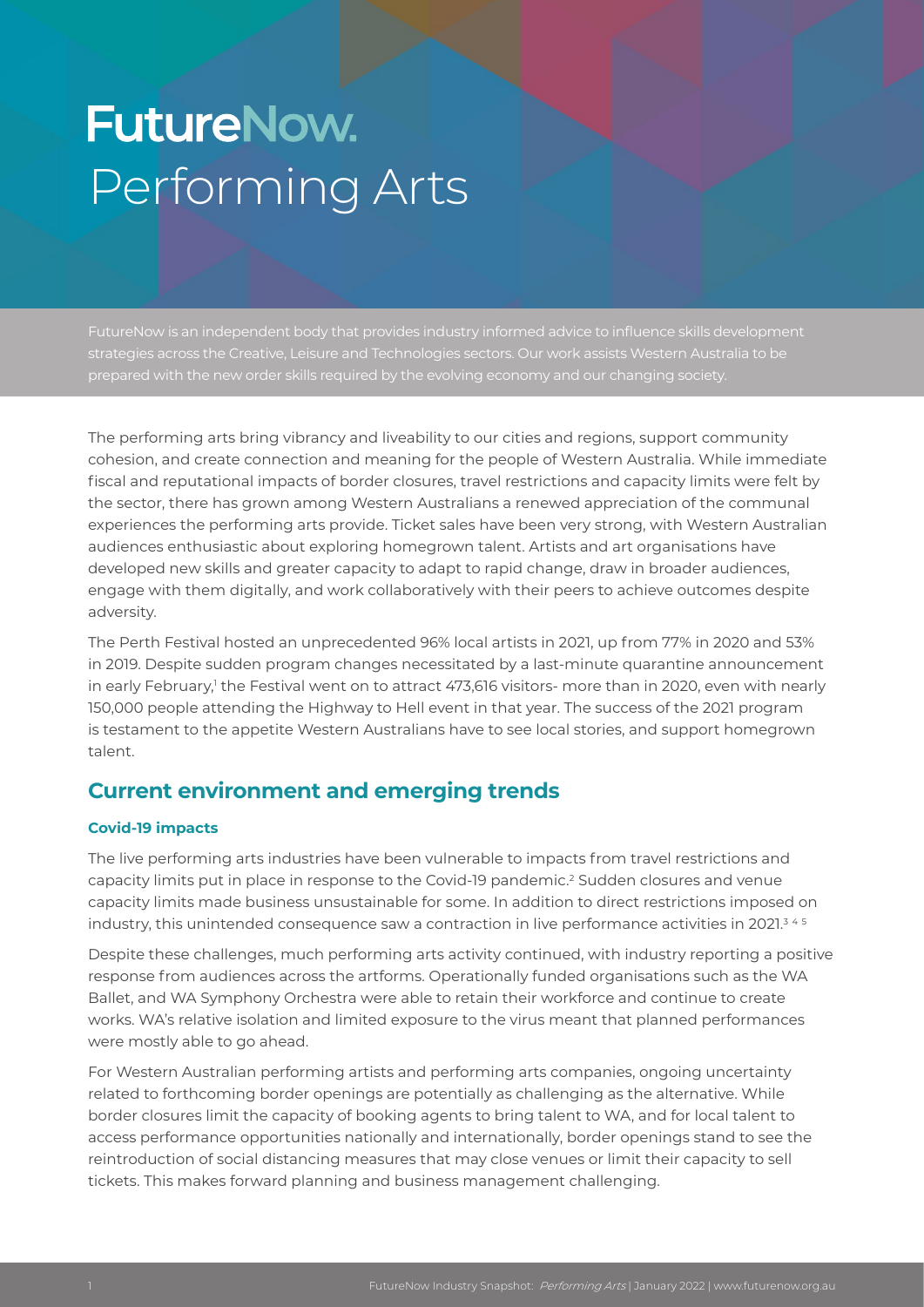#### **Revenue volatility**

The performing arts are ranked as an industry with high revenue volatility, meaning that revenue can fluctuate considerably owing to program changes, changes in government policy, or external factors such as the above, Covid-19 related restrictions on activity.<sup>6</sup> This is evident in the box office takings of the Perth Festival in 2021, which at \$3m, is only half of the previous year despite increased attendance. Revenue volatility has accelerated in line with uncertainty driven by the Covid-19 pandemic.

#### **Restart Investment to Sustain and Expand (RISE) Fund**

The RISE fund is a national funding initiative designed to support events, arts, and entertainment sector organisations to present events and rebuild investor confidence in the industries following restrictions and closures. The competitive fund is providing \$200 million over 2020-22, and is available to organisations that can demonstrate that the funding will underpin an increase in performance and event activity.7

#### **Insecure work**

The uncertainty and volatility present in the current market is undermining the sustainability of some performing arts careers. Performance work is often characterised by short-term contracts or unpaid self-promotion gig work for many, and as such, performing artists were already vulnerable workers. Coupled with the additional burden of increased higher education charges as a result of the Federal Job-Ready Graduates Package,<sup>8</sup> industry is concerned that performing arts careers may become increasingly inaccessible to disadvantaged cohorts.

However, Job Outlook and National Skills Commission data projects a modest growth in demand for actors, dancers and other entertainers to 2025, and WA Academy of Performing Arts report no drop in enrolments associated with the current environment.9

#### **Live technical production industry instability**

The live technical production industry, as a service industry to the venues, events, and performing arts industries, has continued to suffer uncertainty and unpredictable, last-minute cancellations in 2021.

An almost total cessation of activity in the sector through the middle of 2020 saw a number of events organisers and associated businesses such as live production companies and furniture hire companies, close their doors. Several ceased trading permanently.

This downturn drove a worker exodus from the industry, especially as the cyclical nature of industry activity meant that most workers were employed on a contract basis and often not eligible for JobKeeper. Industry sentiment is that many of these workers have been absorbed by the resources and construction industries, and that these workers are beginning to adjust to higher wages and better job security in those sectors.

Further consolidation is predicted in 2022, which may serve to provide a smaller, but more stable service industry for performing arts companies.

#### **Contemporary music**

Australia and Western Australia have a significant contemporary music profile globally and this export market is key to growth for the sector. Contemporary Music has a scalable model, in that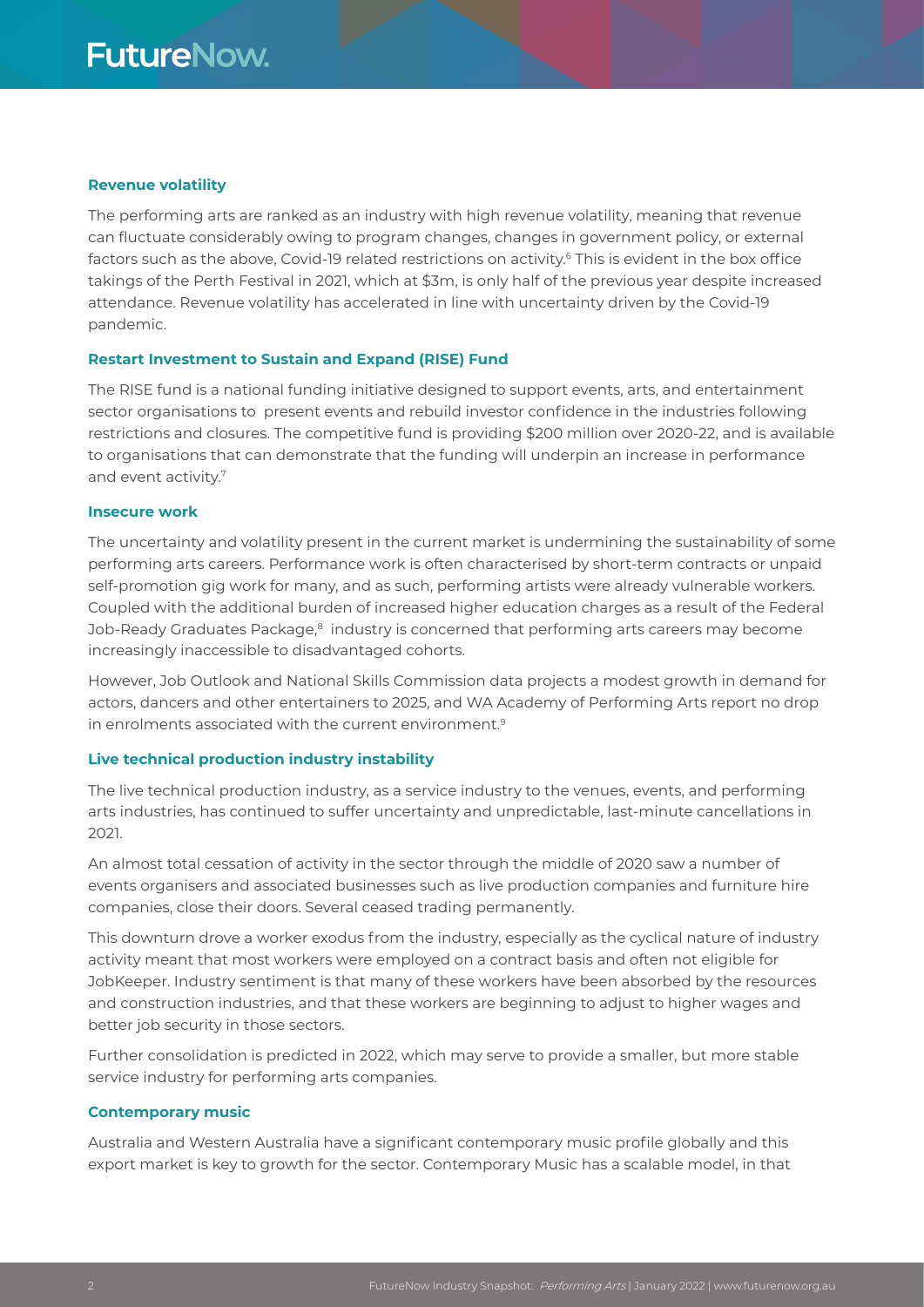the same product can be sold an unlimited number of times (unlike for instance a live theatre performance). Royalties-per-play on sites such as Spotify are controversially low, however they allow artists to reach very broad audiences, and in this indirect way boost attendance and viability for live touring performances. This means that live touring is by far the most lucrative income stream for contemporary music artists. Therefore, the ongoing nature of the COVID-19 crisis globally is having a magnified impact on the professional contemporary music sector, who are unable to tour their performances currently, or forward plan to tour in the coming financial year. Attracting local audiences has become much more important in this context and again, a warm response from local audiences, with strong ticket sales, is boosting industry's perception of WA's recognition and appreciation of local talent.

# **Workforce development strategies**

#### **Major organisations support emerging artists**

Funding support for Marrugeku Inc, Black Swan State Theatre Centre, WA Opera, WA Ballet and the WA Symphony Orchestra, is provided at the national level through the National Performing Arts Partnership Framework.<sup>10</sup> Access to this funding is dependent on a number of criteria around regional delivery, access and inclusion, curriculum support and support for emerging artists. Through meeting these criteria, Western Australia's major performing arts organisations continue to provide crucial access to the arts and importantly, sustainable arts careers. This in turn supports overall sector ecology and the small to medium performing arts sector, where emerging artists will often begin their careers.

Most of WA's performing arts institutions offer programs to support emerging creatives to build their reputations, skills and careers. The Blue Room Theatre supported 47 emerging artists through mentorships, internships, and residencies in 2020.<sup>11</sup> WA Opera and Wesfarmers Arts have been providing mentorship opportunities to young graduates for ten years, supporting seven emerging artists in 2019/20.12 Through its Composer-in-Residence programs, the WA Youth Jazz Orchestra (WAYJO) annually supports two emerging composers to develop new works for a large jazz ensemble, offering commission fees and artistic mentorship.13 Contemporary Dance company Co:3 Australia, offers Co:Y Training, a program for the next generation of dancers, that replicates the training methodologies of their main company.14 Some of these programs have been suspended or reduced owing to Covid-19 uncertainty or reduced income, however this impact is likely to be temporary.<sup>15</sup>

#### **Sector capacity building**

Peak body for the arts, The Chamber of Arts and Culture WA, has established an 18-month project, Cultural Connections, which seeks to take a strategic approach to capacity building through gap analysis and alignment of programs and services currently being planned and delivered by organisations across the sector.<sup>16</sup> The project intends to improve sustainability, resilience, responsiveness, and diversity of arts organisations including theatres, dance companies, and peak bodies such as WA Music. Areas of industry upskilling need centre on high order skills including improving organisational governance, developing new audiences, creating public value, and building successful partnerships. Fiscally constrained operating environments faced by organisations across the arts landscape mean that the sector stands to gain from collaboration and coordination of professional development offerings.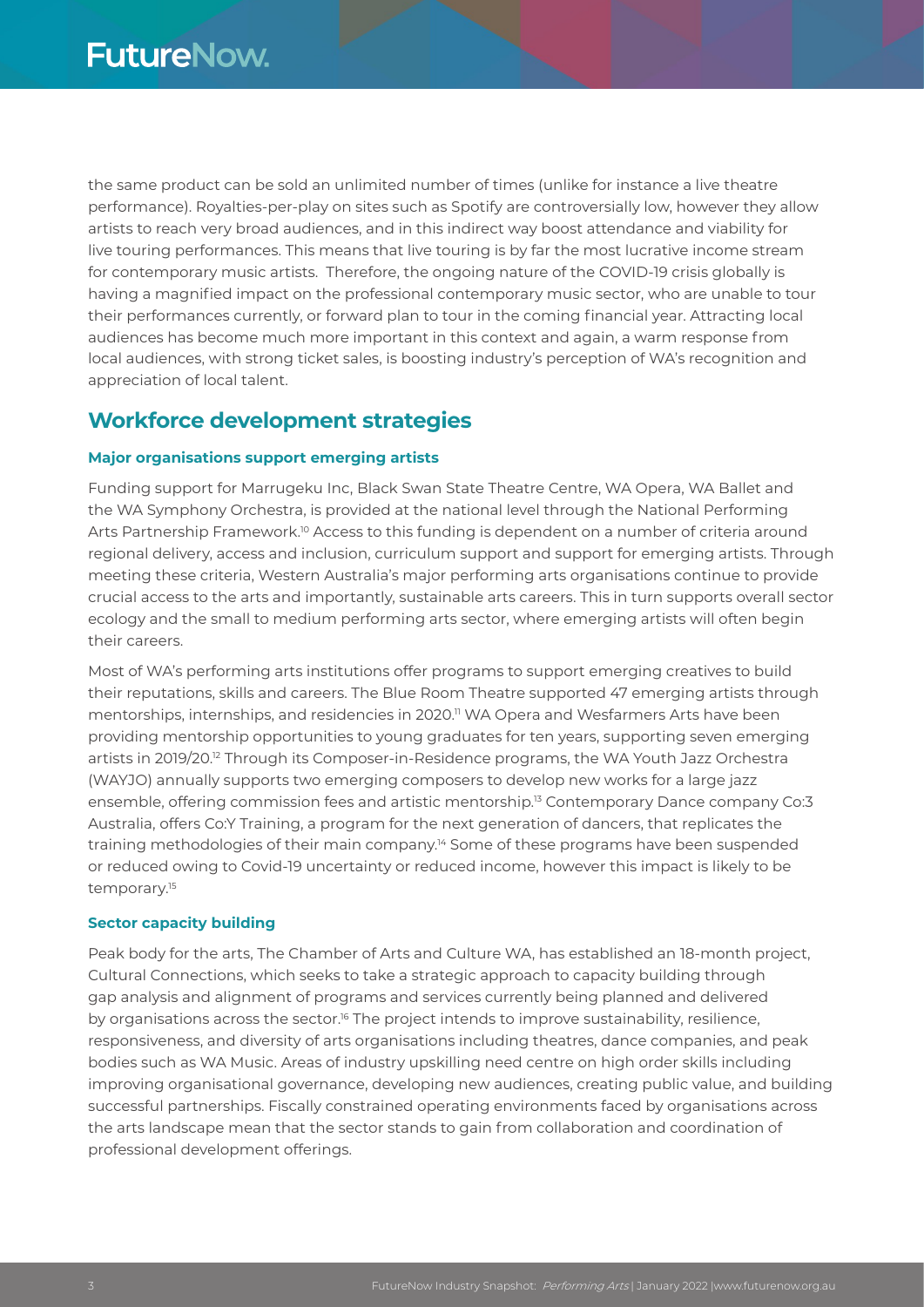#### **Shifting skills needs**

The sector continues to report a need for increasingly sophisticated knowledge in the area of income generation. Marketing, outreach, customer relations management, and a comprehensive use of social media are essential tools to reach a targeted market, campaign for funds, and build narrative. Rapid developments in the areas of big data and data analysis are creating new opportunities to target audiences and demonstrate outcomes, bringing with them new skills and knowledge requirements.

Sector upskilling priorities have centred around participant safety in recent years, including a focus on the safety of children in learning environments, the safety of patrons, venue and event workers, and performers, and the safety of women. At the national level, Safe Theatres Australia has been established to "drive lasting cultural change to eliminate sexual harassment, bullying and discrimination in the sector."<sup>17</sup> Covid-19 has added to these concerns, driving a need for sectorspecific social distancing-related operational upskilling.

#### **Dance teaching traineeships**

FutureNow is working with the WA classical ballet and dance sectors to explore the possibility of establishing a traineeship in dance teaching. Teaching dance is a common career choice for professional dancers who may be retiring through injury, or for students who will not be pursuing a professional dance career. The sector are seeking to improve professionalisation of the industry, and view the formalisation of training through a traineeship as underpinning that cause.

#### **New performing arts honours program**

The WA Academy of Performing Arts will debut a new honours degree in performing arts in 2022.<sup>18</sup>  $19$  Offering streams in Dance and Performance Making, the course provides students with "an opportunity to focus in depth on a particular research topic of their choice while also receiving further research training at fourth year Honours level." The course is the first of its kind in WA and an opportunity for students in the performing arts field to pursue academic research at a higher level than previously available in the state.

#### **Please get in touch with FutureNow**

FutureNow is continually seeking broad input from stakeholders and representatives in the Western Australian performing arts sector. If you would be interested in providing your perspective on this snapshot or related workforce matters for your sector, our Creative Industries Industry Manager would love to hear from you:

**Ann-Marie Ryan** | Industry Development Manager - Creative and Cultural Industries | Information Communications Technology

0459 982 357 | amryan@futurenow.org.au